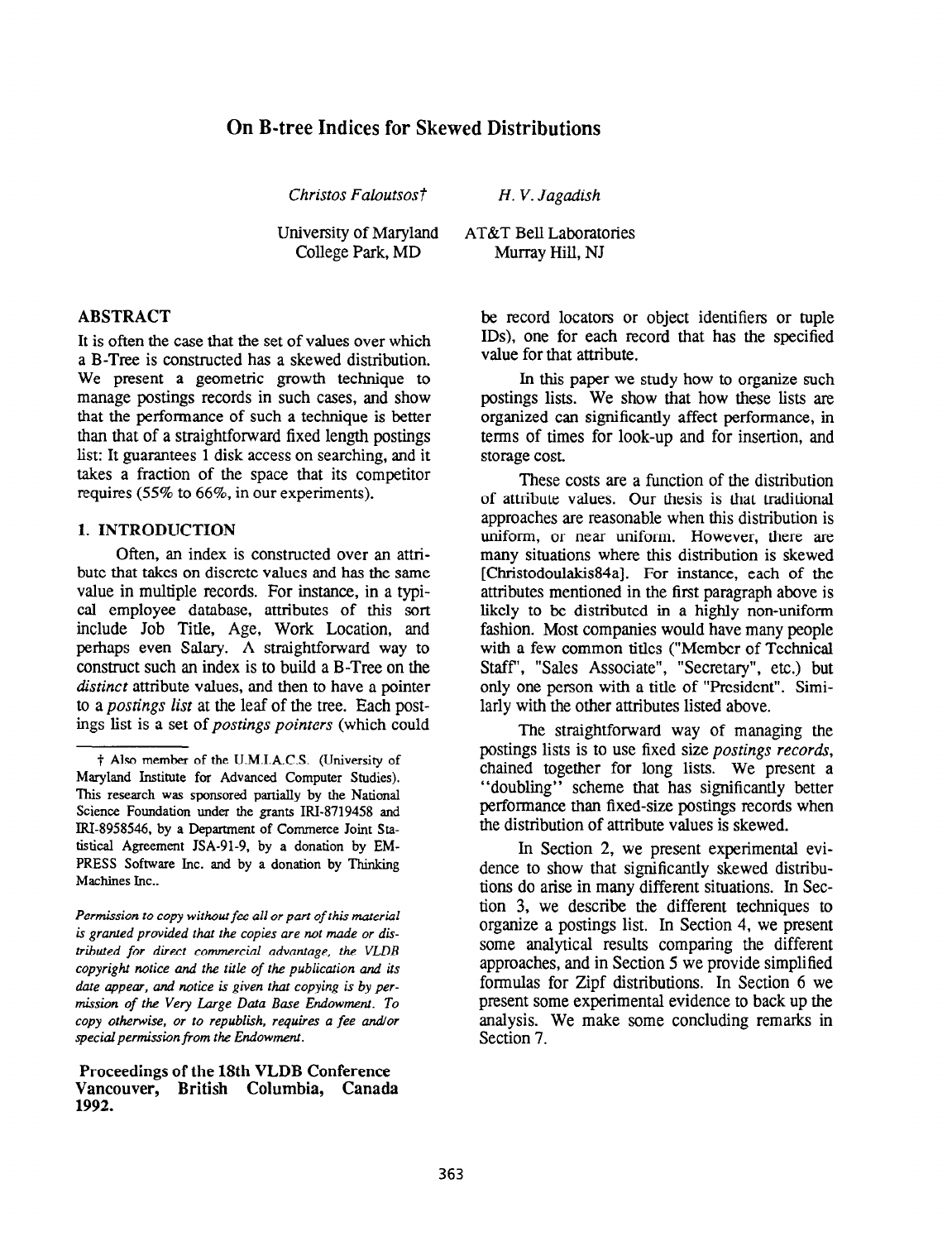#### 2. MOTIVATION

Skewed distributions of attribute values<br>of the database systems appear frequently in database systems [Christodoulakis84a], and they are the norm in text retrieval systems [Zipf49a]. However, due to the simplicity that the uniformity assumption results in, few analyses have considered skewed distributions. Non-uniformities have been considered in estimating the intermediate results of joins [Ioannidis91a], as well as in a parallel hash-join algorithm proposed in [ WolfPla]. In this paper we examine the effects of non-uniformity on a secondary index, organized as a B-tree, With minor or no changes, the proposed methods and analysis can be used for a hashed secondary index.

We conducted measurements on several different databases to determine whether there indeed were attributes that occurred with skewed distributions, as we would expect intuitively. Some results of interest are presented below.

The first database contained  $N=11,657$ records from the on-line telephone directory at University of Maryland. Each record contained the last and first name of an employee, the telephone number, the address etc. The frequency-rank distributions of the names are skewed, as shown in Graph 2.1. Notice that they are close to straight lines, with slopes -0.65 and  $\approx$  -0.8 for the last and first names, respectively. As intuitively expected, the distribution of first names is more skewed than the distribution of last names. In Section 5 we shall see that these are cases of generalized Zipf distributions.

Similar trends were observed on the names from the telephone directory at Bell Laboratories. The database had  $\approx$ 37,000 records. The slope for the last names was -0.63 (very close to the one of the previous graph!), while the slope for the first names was  $=0.9$ . The results are shown in Graph 2.2.

Finally, Graph 2.3 gives the log-log rankfrequency plot for words in two collections of the Associated Press News-wire articles. This collection was used in [Faloutsos92a]. The large collection contained 10,075 documents, from 40 random days in 1989. Each article was 300 to 600 words long; the total size of the database was a little over 30Mb. The small collection was a sample of 10% of the articles in the large collection. The straight line corresponds to an ideal Zipf distribution (see Section 5). The plot illustrates that, for large text databases, the distribution of words in natural language can be closely approximated with a Zipf distribution, regardless of the size of the database.



Graph 2.1: Rank-Frequency plot of the names in the UMD telephone directory. Last names are marked with  $" +"$ , first names with circles.

#### 3. ORGANIZING POSTINGS RECORDS

Several different schemes are introduced below. We measure the space overhead using the postings pointer as the unit (4 bytes, in our experiments). We also assume that we can force two pages to be consecutive on the disk, for example, by writing on the raw device, under  $UNIX<sup>T</sup>$ .

We are concerned with three measures of cost:

i) Storage Overhead. In addition to the space occupied by the postings pointers, there are three more reasons for wasting space. One is a constant charge per postings record used, in terms of a pointer to the next postings record, and possibly some additional identifying information. The second reason is internal fragmentation, that is, the empty slots left when the number of postings does not completely fill a postings record. The third reason is external fragmentation, when a postings record is returned to the free store. For the rest of the paper, the term "fragmentation" will denote "external fragmentation", unless explicitly mentioned otherwise.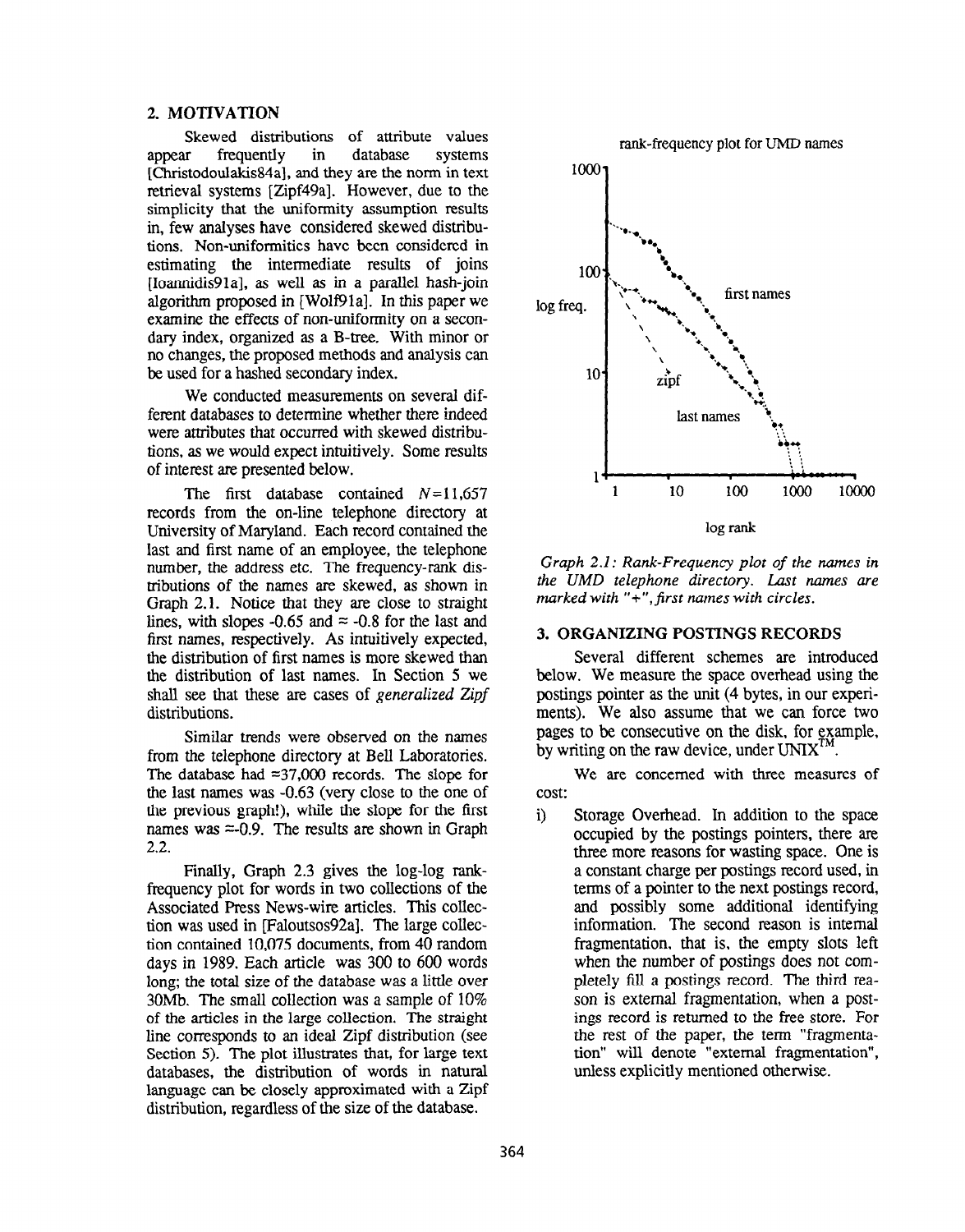

log rank

rank-frequency plot for BTL names

Graph 2.2: Rank-frequency plot of the names in the Bell Labs directory. Last names are marked with  $"+"$ , first names with circles.



Graph 2.3: Rank-frequency plot of the words in Associated Press Newswire articles - 30Mb and 3Mb databases, marked with circles and triangles, respectively. The dashed line corresponds to an ideal Zipf distribution.

- ii) Time to Access. Access is always to the entire postings list. For a large enough database it is unlikely that successive postings records will be in the same disk block. In fact it is unlikely even that they will be in successive disk blocks. Therefore the access time is roughly the cost of reading as many disk blocks at random as there are postings records.
- iii) Time to Update. As before, this cost is measured by the number of disk accesses, either reads or writes. On insertions, we have to traverse the chain of postings records, to locate the correct one, bring it in, and write it back; if an overflow occurs, we have to do some additional disk accesses, depending on the method. On deletion, we have to do the reverse, possibly facing an underflow. Deletions pose the extra problem of "holes" - we propose to fill in the holes, either by contracting the whole postings list, or by copying the last entry of the list into the hole.

Next, we present some alternative designs for the organization of the postings lists.

#### 3.1. Fixed Size Posting Records ("FCHAIN")

The standard design is to keep fixed size postings records, chained in a linked list on overflows. This method will be referred to as "FCHAIN", for fixed-size postings records, chained together. Figure 3.1 illustrates the approach, assuming that each postings record can hold  $b = 2$  record identifiers and 1 pointer for chaining.



Figure 3.1: Fixed Size Postings Records ("FCHAIN"), with  $b=2$  postings per record (plus the overflow pointer.

The smaller the size of a postings record, the greater the chance of an overflow, and the greater the number of postings records required for any given attribute value, resulting in a greater time to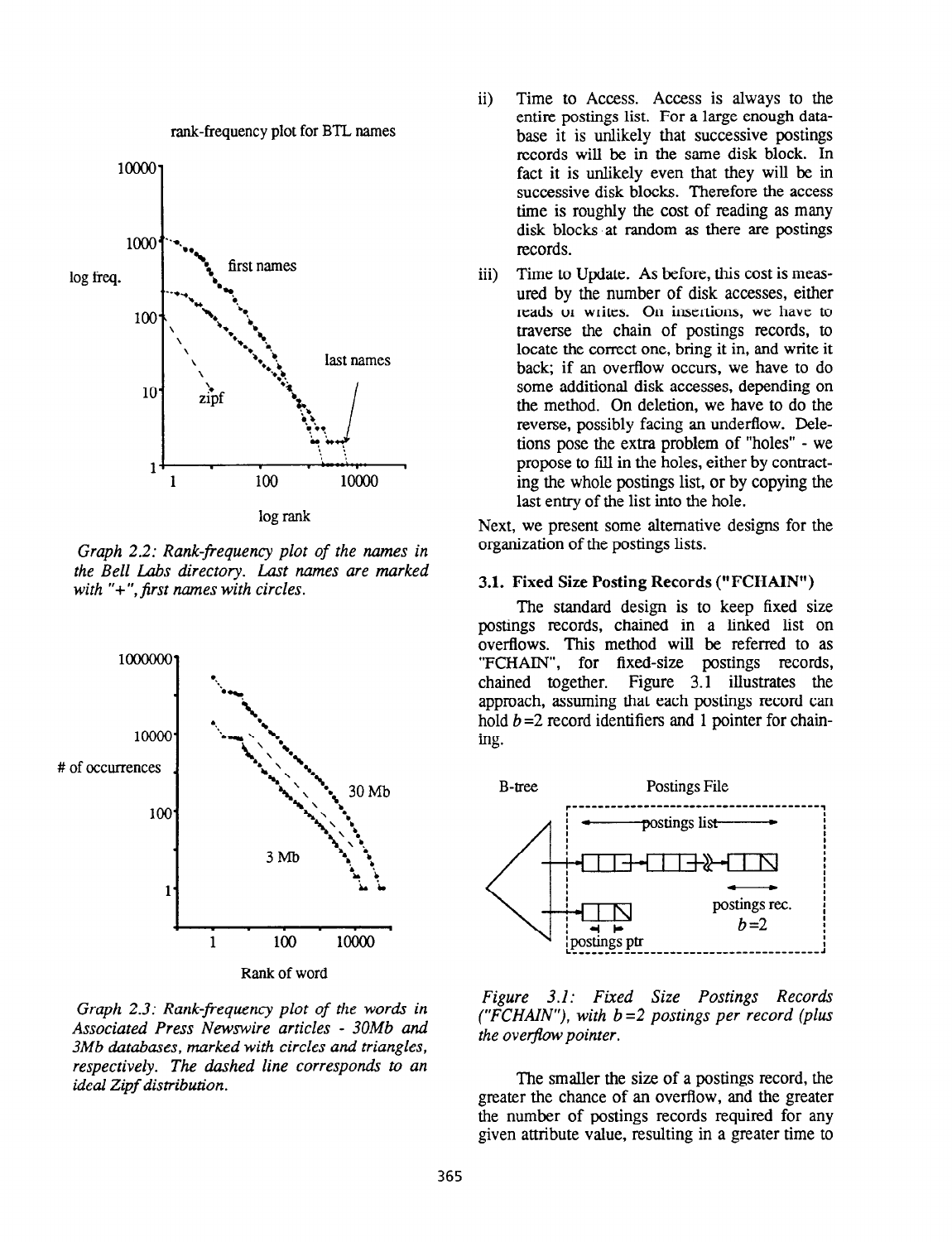access. On the other hand, the larger the size of a postings record, the more the space wasted, as a result of having empty postings pointer slots in the last postings record. Of course, there is a fixed storage overhead per postings record, in terms of the pointer to the next record in the postings list, so too small a size for the postings record also wastes space.

#### 3.2. Adaptive Size Postings Records ("CON-TIGUOUS")

The idea is to have larger postings records for attribute values that occur frequently, and smaller ones for the others. If this information were known a priori, it could be used to assign a postings record size for each value, statically, based upon the expected frequency of occurrence. However, a more typical situation is one in which we do not know how any particular postings list will grow. Therefore, the size has to be made to adapt dynamically. We propose that, on overflow, a new, larger postings record is allocated, and that the contents of the old postings record are copied consecutively in the new one. For this reason, we call this method "CONTIGUOUS". Figure 3.2 illustrates the method.

We propose that the size of a postings record be multiplied by a "growth factor"  $g$ , every time that there is an overflow. Thanks to the contiguity, the access cost is guaranteed to be a single lookup. Insertion cost is generally low, unless a copy has to be done The smaller  $g$  is, the lower the storage overhead, but the higher the expected insertion cost.



Figure 3.2: Adaptive Size Postings Records  $('CONTIGUOUS'')$ . Initial size  $b = I$ , growth factor  $g = 2$ .

#### $3.3.$ Adaptive Size with No Copying ("ACHAIN")

The major drawback of the adaptive scheme proposed above is the potentially large amount of copying that may have to be done upon an insertion. This work can be avoided if we adaptively grow the size of postings records as before, but do not have any copying allowed. That is to say, the first postings record is of a small size  $b$ , the next record, when needed, is  $h$  times bigger than first one, the next is  $h$  times bigger again, and so on. In such a case, the insertion cost is back down to a low fixed cost as for fixed size records. Each access requires reading more than one record. The choice of  $h$  value is a tradeoff between number of records read at access time, and storage space wasted due to empty slots in the last postings record. We call this method "ACHAIN" since it consists of chains of postings records, whose sizes grow adaptively. Figure 3.3 illustrates the method.



Figure 3.3: Adaptive size without copying ("ACHAIN"). Initial size  $b = 1$ , growth factor  $h = 2$ .

#### Hybrid  $3.4.$ Adaptive, with Copying  $(''HYBRID'')$

A compromise between ACHAIN and CON-TIGUOUS is a method that copies only after  $K$ records have overflowed. That is, the maximum length of a chain of postings records is  $K$ . Overflows that result in chains shorter than  $K$  are handled according to ACHAIN; overflows that would result in a chain longer than  $K$  are handled by copying all the postings pointer in a large, contiguous place. This postings record will be the first of a chain that will grow according to the ACHAIN method, with growth factor  $h$ , until the new chain contains  $K$  postings records. In that case, all the postings pointers will be copied on a contiguous place again, and so on. Figure 3.4 illustrates the method, with initial size  $b=1$ , growth factors  $h = g = 2$  and  $K = 3$  records in the longest chain.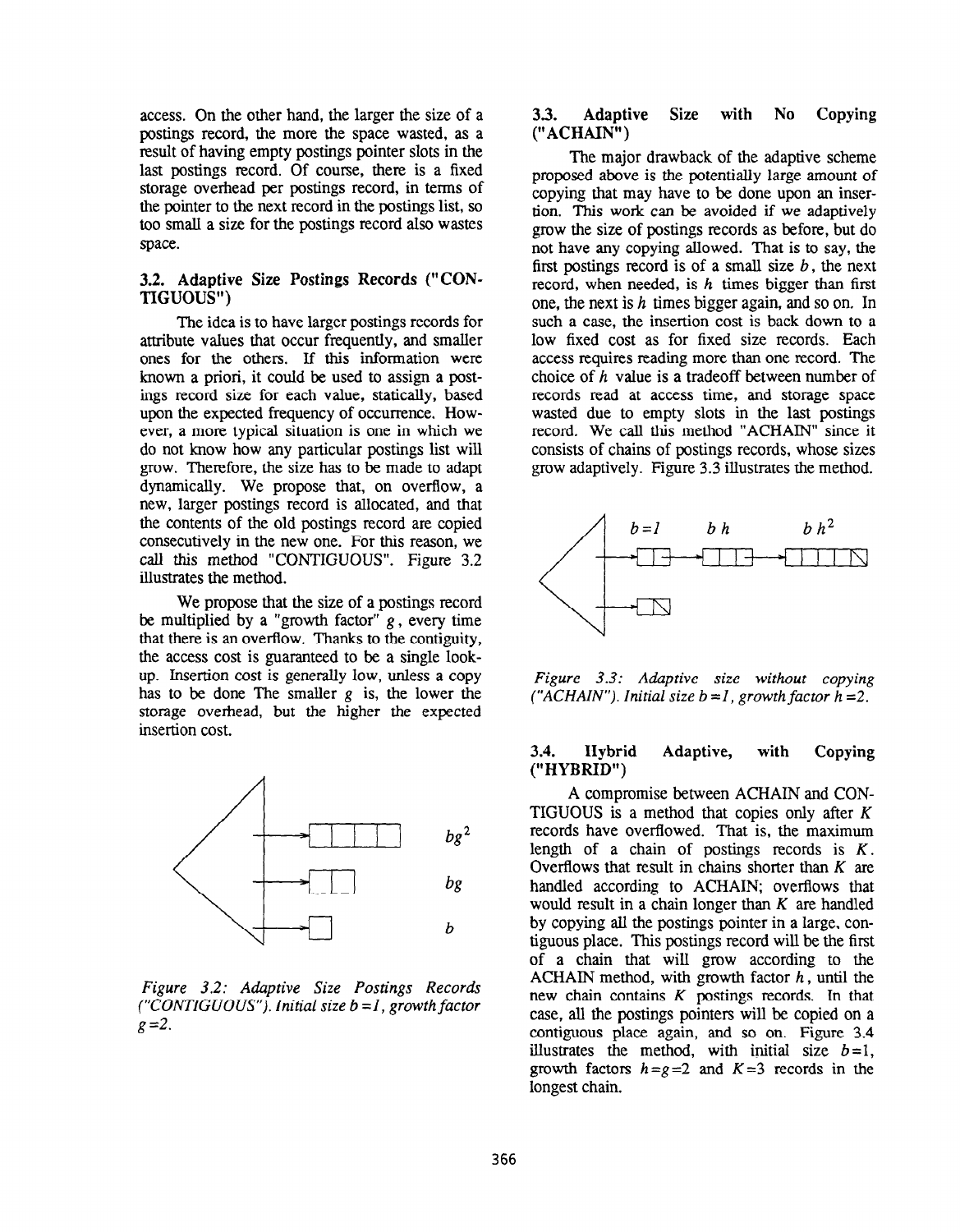

Figure 3.4: HYBRID method, for  $b=1$ ,  $h=2=2$ ,  $K=3$ . After the third record overflows (middle list) everything is copied in a record g times larger (top list).

Thus the cost of access is limited to a fixed constant  $K$ , and the cost of copying during insertion is paid only infrequently. There are two parameters now, in addition to  $K: a$  parameter h determines the size of each new postings record within a set of  $K$ , and a parameter  $g$  determines the size of a new postings record into which the postings pointers in each  $K$  records are to be copied.

Let there be  $b$  postings pointers in the very first postings record. Then there are bh postings in the second record,  $bh^2$  in the third record, and so on, for the first  $K$  records, which in total store  $b^*(h^K-1)/(h-1)$  pointers  $(h > 1)$ . Let us call this  $b*H$ , where

$$
H = \sum_{i=0}^{K-1} h^i = \frac{h^K - 1}{h - 1} \quad \text{if } h > 1 \tag{3.1}
$$

or

#### $H \equiv K$  if  $h=1$

Then the  $K+1<sup>th</sup>$  postings record can have b H g postings, enough to hold the  $b$  H entries of the first  $K$  records, plus some room for growth (this is why we multiply by  $g$ ). Of course, the first K records will be returned to the free store for reuse. The  $K+2<sup>th</sup>$  record can have  $bHgh$ , the  $K+3<sup>th</sup>$  can have  $bHgh^2$  and so on so that the second set of K records can have a total of  $bH^2g$  postings. The  $2K+1<sup>th</sup>$  postings record then has room for  $bH^2g^2$ postings, and the process carries on.

The HYBRID scheme offers the greatest flexibility, and subsumes each of the schemes presented above:

 $\bullet$  For  $K \rightarrow \infty$  and  $h = 1$ , it gives the FCHAIN scheme with g immaterial.

• For  $K \rightarrow \infty$  and some  $h > 1$ , it gives the ACHAIN scheme, with  $g$  once again immaterial.

 $\bullet$  For K = l with some g > 1, it gives the CONTIGU-

OUS scheme, with h immaterial.

#### 4. ANALYSIS

Since the HYBRID scheme subsumes all the other schemes, it is the only one we need to analyze in terms of the different measures of cost listed in Section 3. In the next Section we study the choice of parameter values that will minimize these cost measures. In our analysis we assume only insertions (archival environment). Including deletions in the analysis is a topic for future research. The FCHAIN and CONTIGUOUS methods wiIl be examined in more detail, because the former is the simplest method, while the latter is the fastest on search. Table 4.1 gives a list of symbols and their definitions.

| <u>Symbol</u>  | Definition                          |  |
|----------------|-------------------------------------|--|
| p(x)           | Probability a postings list has     |  |
|                | length $x$                          |  |
| P(x)           | prob. a list has length $\leq x$    |  |
| M              | size of longest postings list (in   |  |
|                | postings ptrs)                      |  |
| V              | $vocabulary = cardinality$          |  |
|                | number of distinct attribute        |  |
|                | values                              |  |
| $\overline{N}$ | number of records indexed $=$       |  |
|                | number of non-distinct attribute    |  |
|                | values                              |  |
| b              | size of initial block (in postings) |  |
|                | ptrs)                               |  |
| g              | growth factor of<br>postings        |  |
|                | records on copy                     |  |
| h              | growth<br>factor<br>of<br>postings  |  |
|                | records when no copy                |  |
| K              | maximum number of postings          |  |
|                | records in a chain                  |  |
| ν              | overhead per post. record (in       |  |
|                | postings ptrs - typically: 1)       |  |
| R(b,g,h,K)     | avg. response time (in disk         |  |
|                | accesses)                           |  |
| I(b,g,h,K)     | avg. insertion time (in<br>disk     |  |
|                | accesses)                           |  |
| S(b,g,h,K)     | exp. space required (in postings)   |  |
|                | ptrs)                               |  |
| Frag(b,g,h,K)  | space wasted due to External        |  |
|                | fragmentation                       |  |
| p              | exponent in the generalized Zipf    |  |
|                | distribution (Section 5)            |  |

Table 4.1: Symbols and definitions.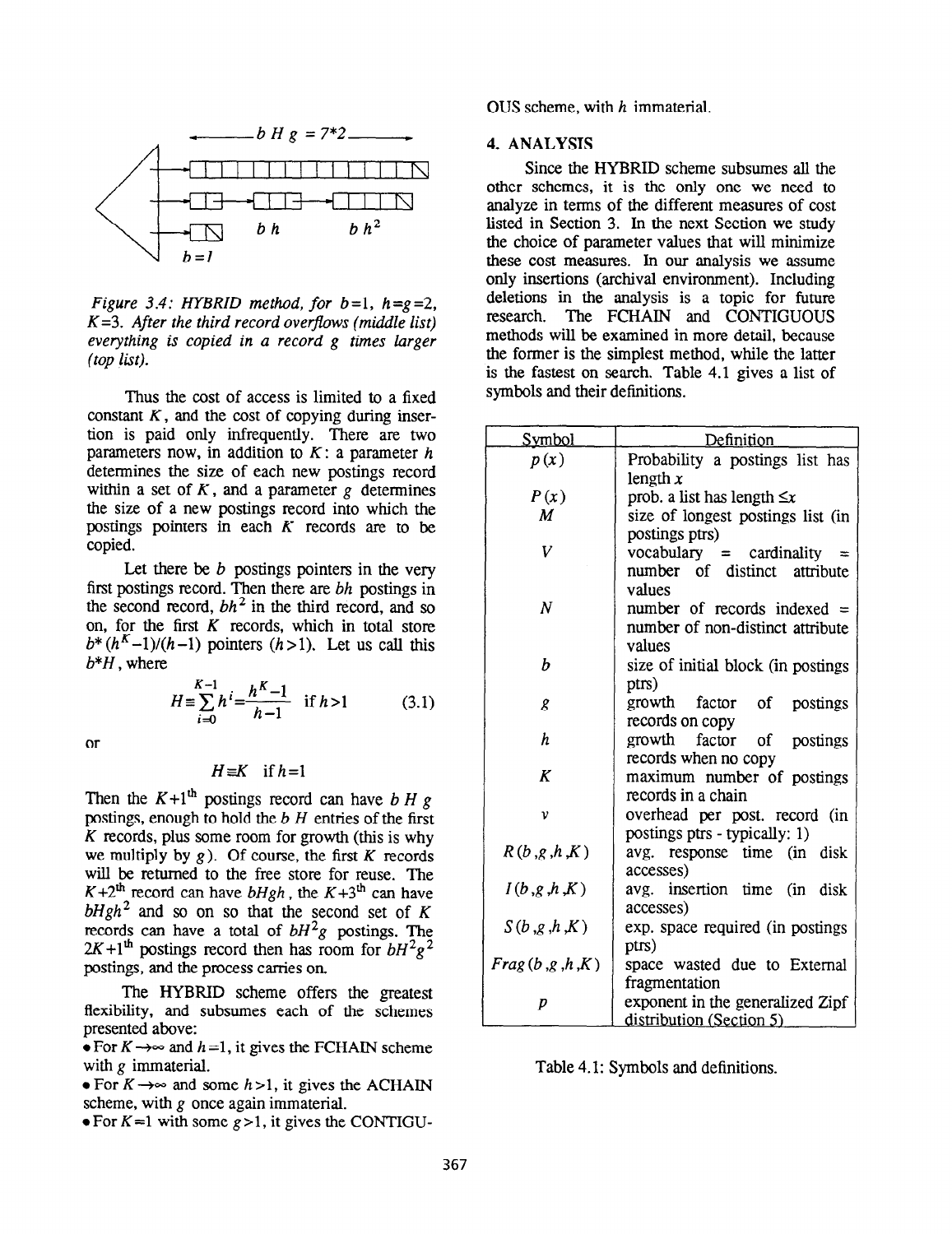Before we proceed with the analysis, we define two fundamental probability distributions and prove a lemma.

Definition 1. For a given state of the relation, we define as  $p(x)$  the probability that a randomly selected value (among the  $V$  distinct values of the indexed attribute) occurs  $x$  times in the relation.

 $p(x)$  = Prob { a value appears x times }

**Definition 2.** Let  $P(x)$  be the cumulative probability, that is

$$
P(x) \equiv \sum_{i=0}^{x} p(i)
$$

This is the probability that a randomly chosen attribute value occurs  $x$  or fewer times. Clearly

$$
P(0)=0\,,\ P(M)=1
$$

where  $M$  is the length of the longest postings list.

Lemma 1 The total storage occupied by a postings list after *i* overflows is

$$
b (Hg)^{i \ div K} \frac{h^{(i+1) \ mod K} - 1}{h-1}
$$

**Proof:** Since we have  $i$  overflows, we have gone through copying  $i$  div  $K$  times, and we currently have  $(i+1) \mod K$  postings records (*i div k* is the quotient when  $i$  is divided by  $k$ , and  $i$  mod  $k$  is the remainder, e.g.,  $7 \div 3 = 2$  and  $7 \mod 3 = 1$ . 3.1) we have that the last record has  $b(Hg)^i$  div K  $h^i$  mod K postings for all integer  $i \ge 0$ . Adding the lengths of the previous records proves the lemma.

Here we give the final cost formulas for the HYBRID method in general. The proofs are given in a technical report [Faloutsos92b].

The total space (measured in postings pointers) is given by:

$$
S(b,g,h,K) = V\left[vR(b,g,h,K)\n+ bP(b) + \sum_{i=1}^{\infty} (bH^i g^i (P(bH^i g^i) - P(bH^i g^{i-1})))\n+ \sum_{j=2}^K \left(bH^i g^i (\sum_{l=0}^{j-1} h^l)\n\right.\n\left. (\sum_{i=0}^{\infty} (P(bH^i g^i (\sum_{l=0}^{j-1} h^l)) - P(bH^i g^i (\sum_{l=0}^{j-2} h^l))))\n\right) + Frag(b,g,h,K)
$$
\n(4.1)

where  $Frag()$  measures the external fragmentation:

$$
Frag (b, g, h, K) =
$$
\n
$$
\sum_{i=0}^{\infty} \left( \frac{bH^{i+1}g^{i+1}p(bH^{i+1}g^i)}{p(bH^{i+1}g^{i-1}) - Hgp(bH^{i+1}g^i)} \right)
$$
\n
$$
K^{-1} \frac{bH^{i+1}g^{i}(\sum_{l=0}^{j}h^l)p(bH^{i+1}g^i)}{(\sum_{l=0}^{j-1}h^l)p(bH^{i}g^{i}(\sum_{l=0}^{j-1}h^l) - Hp(bH^{i+1}g^i))}
$$
\n(4.2)

Insertion cost, in disk accesses:

$$
I(b,g,h,K) = 2 + \sum_{i=1}^{\infty} K b H^{i} g^{i-1} p (b H^{i} g^{i-1})
$$
 (4.3)

Retrieval cost, in disk accesses:

 $\text{FCHAIN } (K=\infty, h=1):$ 

$$
R(b,g,h,K) = P(b)
$$
  
+ 
$$
\sum_{i=1}^{\infty} (P(bH^{i}g^{i}) - P(bH^{i}g^{i-1}))
$$
  
+ 
$$
\sum_{j=2}^{K} \sum_{i=0}^{\infty} \left[ P(bH^{i}g^{i}(\sum_{l=0}^{j-1}h^{l})) - P(bH^{i}g^{i}(\sum_{l=0}^{j-2}h^{l})) \right]
$$
(4.4)

For the FCHAIN and CONTIGUOUS methods, the above formulae are simplified as follows:

$$
S_{FCHAIN} = V (b+v) R_{FCHAIN}
$$
 (4.5)

$$
I = 2 \tag{4.6}
$$

$$
I_{FCHAIN} = 2 \tag{4.6}
$$

$$
R_{FCHAIN} = P(b) + \sum_{j=2} j [P(bj) - P(b(j-1))] \quad (4.7)
$$

**CONTIGUOUS** (*K*=1):  
\n*S*<sub>CONTIGUOUS</sub> = *V* [*v* + *bP* (*b*) +  
\n
$$
\sum_{i=1}^{\infty} (bg^{i} (P (bg^{i}) - P (bg^{i-1})))
$$
\n+  
\n
$$
\sum_{i=0}^{\infty} \frac{bg^{i+1}p (bg^{i+1})}{p (bg^{i-1}) - gp (bg^{i})}
$$
\n(4.8)

$$
I_{CONTIGUOUS} = 2 + \sum_{i=1}^{n} b g^{i-1} p (b g^{i-1})
$$
 (4.9)

$$
R_{CONTIGUOUS} = 1 \tag{4.10}
$$

#### 5. SPECIAL CASE: ZIPF DISTRIBUTION

The formulas derived up to now hold for *any* frequency distribution  $p()$ . Thus, these formulas could be used to predict the performance of the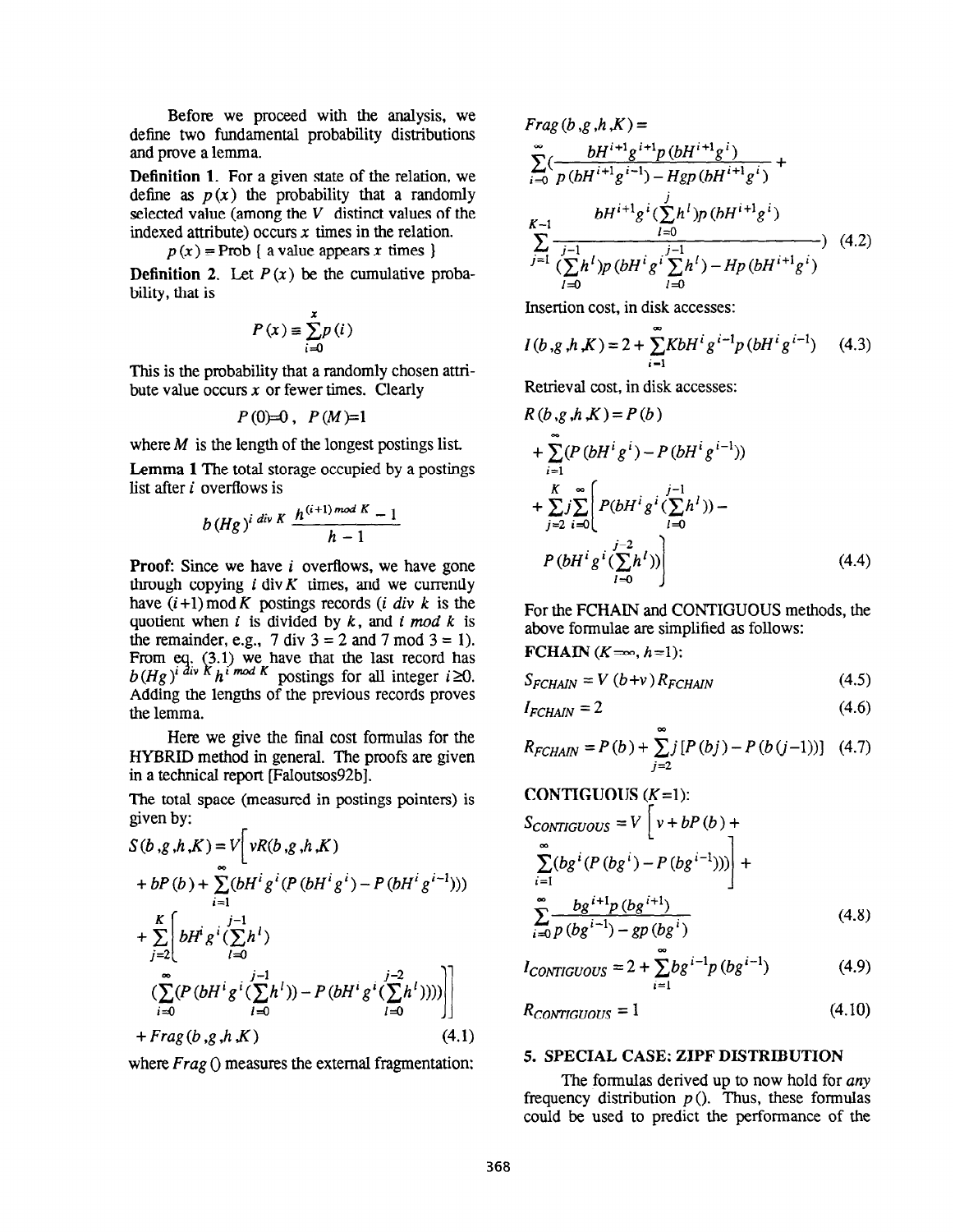corresponding method, when the distribution  $p()$  is known or when it can be estimated, for example, through sampling. In order to get a better intuition about the behavior of the methods as their parameters vary, in this Section we simplify the derived formulas even more, assuming a Zipfian distribution. The main goal is to arrive at arithmetic examples that will highlight the weak and strong points of each method. Moreover, the simpler formulas will allow optimal choice of the design parameters.

For relations, we use the terms "attribute value", "cardinality of the attribute"; for documents, the equivalent terms are "word" and "vocabulary". We use the latter set of terms, for brevity. Under a Zipfian distribution we have

frequency(
$$
r
$$
)=C/r (5.1)

where  $r$  is the rank of the word, sorted in decreasing frequency order, and frequency $(r)$  is the occurrence frequency of the  $r$ -th most frequent word. C is a normalizing constant  $(C=V=$  vocabulary size). Clearly, the rank-frequency plot of a Zipfian distribution in a log-log graph is a straight line with slope -1. The *generalized* Zipf distribution obeys the equation

frequency(
$$
r
$$
)=C/ $r^p$  (5.2)

In this case, the log-log rank-frequency plot has slope  $-p$ . As mentioned in Section 2, the distributions of the first names and the last names in our experiments can be approximated by generalized Zipfian distributions with  $p=0.63-0.65$  for the last names and  $p=0.8-0.9$  for the first names. For Zipfian distributions, notice that

$$
V \approx M
$$

and the total number of records is

$$
N \approx V \ln V
$$

In a Zipfian distribution, the probability of a vocabulary word occurring x times or more is  $1/x$ . The probability of a vocabulary word occurring  $x-1$  times or less is then

$$
1 - \frac{1}{x} = \frac{x - 1}{x}
$$

Therefore,

$$
P(x) = \frac{x}{x+1}
$$

and

$$
p(x) = P(x) - P(x-1) = \frac{1}{x(x + 1)}
$$

For  $x$  1, we shall approximate this with

$$
p(x) = 1/x^2 \tag{5.3}
$$

We also approximate  $P(x)$  with

$$
P(x) = 1 - 1/x
$$
 (5.4)

We use eqs  $(5.3)$  and  $(5.4)$  to simplify the cost formulas for the two methods of interest, FCHAIN and CONTIGUOUS. Eqs. (4.5) to (4.10) become as follows:

$$
R_{FCHAIN} = (1 - \frac{1}{b} + \sum_{j=2}^{J} \frac{1}{b(j-1)}) \approx 1 - \frac{1}{b} + \frac{\ln J}{b}
$$

and, since  $J = [M/b]$  we finally obtain eq. (5.5).

$$
R_{FCHAIN} = \approx 1 - \frac{1}{b} + \frac{\ln(M/b)}{b}
$$
 (5.5)

$$
S_{FCHAIN} = V(b+v)R_{FCHAIN}
$$
 (5.6)

$$
I_{FCHAIN} = 2 \tag{5.7}
$$

The respective formulae for the CONTIGUOUS method are eqs.  $(5.8-9)$ . The approximation in eq. (5.9) holds since  $I = |\ln_{g}(M/b)|$  and M b .

$$
S_{CONTIGUOUS} = V(v + b - 1 + I(g-1)) + \n \frac{gM - b}{(g-1)^2}
$$
\n(5.8)

$$
I_{CONTIGUOUS} = 2 + \sum_{i=1}^{I} \frac{1}{bg^{i-1}} \approx 2 + \frac{g}{b(g-1)}
$$
 (5.9)

Within the family of schemes that we have introduced, it appears that copying every time is indeed the best, since the additional cost at insertion time is not too high, and the savings at lookup time can be considerably more than that. We compare the scheme CONTIGUOUS to the traditional FCHAIN scheme in the following, using the Zipf distribution. CONTIGUOUS requires one disk access on search; the cost of insertion decreases monotonically with  $g$ . Similarly, FCHAIN has a constant cost for insertion, and the search time decreases monotonically with  $b$ . Thus, the only non-trivial cost to optimize is the space overhead. The details follow:

Optimizing the space for FCHAIN: From eqs. (5.6) and (5.5) we have

$$
S_{FCHAIN} = V (b+v)(1 - \frac{1}{b} + \sum_{j=2}^{J} \frac{1}{b(j-1)})
$$

with  $J=M/b$ . To optimize it, we have to solve

$$
\frac{\partial S_{FCHAIN}}{\partial b} = 0
$$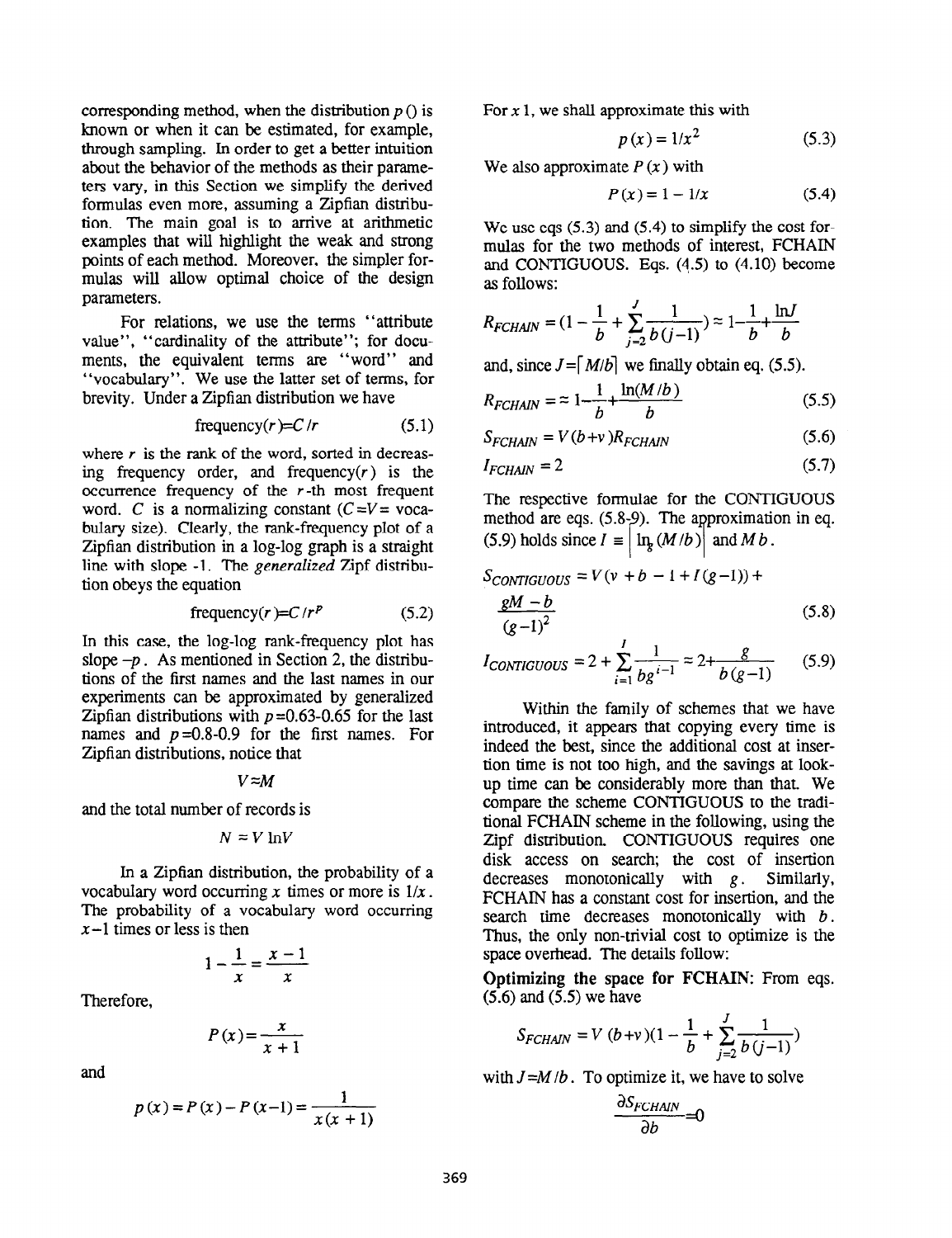Numerical techniques may be required. Arithmetic examples, with  $v=1$ , show that

 $b=2$  is optimal for a vocabulary  $V=10$ ;

 $b=3$  is optimal for V in the range from 100 to  $10^3$ :

 $b=4$  is optimal for V in the range from 10<sup>4</sup> to 107.

Moreover, the function is rather flat at the minimal point. Thus, if

$$
b=3
$$
 or  $b=4$ 

the space of FCHAIN will be optimal or close to optimal for any practical application.

Optimizing the space for CONTIGUOUS: From eq. (5.8) we have

$$
S_{CONTIGUOUS} = V(v + b - 1 + I(g-1))
$$

$$
+ \frac{gM - b}{(g-1)^2}
$$

and, after substituting  $I = \ln_{g} (M/b)$  we have

$$
S_{CONTIGUOUS} = V \left[ v + b - 1 + \frac{gM - b}{(g - 1)\ln(M/b)/\ln(g)} \right]
$$
  
+ 
$$
\frac{gM - b}{(g - 1)^2}
$$
 (5.10)

The optimal values should fulfill the set of equations

$$
\frac{\partial}{\partial g}S_{CONTIGUOUS}=0\tag{5.11}
$$

$$
\frac{\partial}{\partial b} S_{CONTIGUOUS} = 0 \tag{5.12}
$$

Eq. (5.11) gives

$$
V\left[\frac{\ln(M/b)}{\ln g} - \frac{(g-1)\ln(M/b)}{g(\ln g)^2}\right] - \frac{M(g+1) - 2b}{(g-1)^3} = 0
$$

The second term is the derivative of the external fragmentation, and is always negative for  $g > 1$  and  $b < M/2$ . This means that the external fragmentation decreases with  $g$ , which agrees with our intuition. The first term is the derivative of the internal fragmentation. Algebraic manipulation shows that it has the same sign as

$$
1-\frac{(g-1)}{g\ln g}
$$

which is positive for  $g > 1$ . As such, to reduce the internal fragmentation we should choose  $g$  to be as small as possible. Since the external fragmentation is smaIl compared to the external one (see, e.g., Graph 6.2), the optimal value of g should be small. Since  $g \ge 1.5$  (otherwise, there is no guarantee that the new record will be larger than the old record, on overflow), g should be close to 1.5.

From eq. (5.12) we have:

$$
\frac{\partial S_{CONTIGUOUS}}{\partial b} = V \left[ 1 - \frac{(g-1)}{b \ln(g)} \right] - \frac{1}{(g-1)^2} = 0
$$

or, after solving for  $b$ :

$$
b = \frac{g-1}{\frac{1}{(1-\frac{1}{V(g-1)})\ln g}}
$$

If  $V(g-1)1$ , then we have

$$
b\approx \frac{g-1}{\ln g}
$$

For g in the range  $(1.5, 2)$ , b should be close to 1. This is intuitively expected: Since several values appear once only, it is wasteful to have a large initial size  $b$  for postings records.

Next, we present the results of arithmetic examples, indicating the optimal values of  $b$  and  $g$ for several values of V (recall that  $M=V$ , for Zipfian distributions).

|                 | opt. <i>b</i> | opt. g |
|-----------------|---------------|--------|
| 10              | 2             | 2.0    |
| 100             |               | 1.7    |
| $10^3$          |               | 1.6    |
| 10 <sup>4</sup> |               | 1.54   |
| $10^5$          |               | 1.5    |

Thus, the conclusion is that good choices for the parameters are:

$$
b = 1 \quad \text{and} \quad g \approx 1.5-2
$$

## 6. EXPERIMENTS

We implemented the FCHAIN and the CONTIGU-OUS method under a B-tree, in "C" and UNIX. The size of each pointer was 4 bytes. We performed experiments with the FCHAIN method and several values of  $b$ , and with the CONTIGUOUS method with several values of the growth factor  $g$ including  $g = 1.618$  (the "golden ratio").

We used the telephone catalogue at the University of Maryland which is available on-line. It contains 11,657 entries, with 86Kb of last names and 80Kb of first names (middle names, "Jr." etc were ignored). The distribution of names was plotted in Graph 2.1. There were  $V_{last}=7,148$  distinct last names, with  $M_{last} = 88$  appearances for the most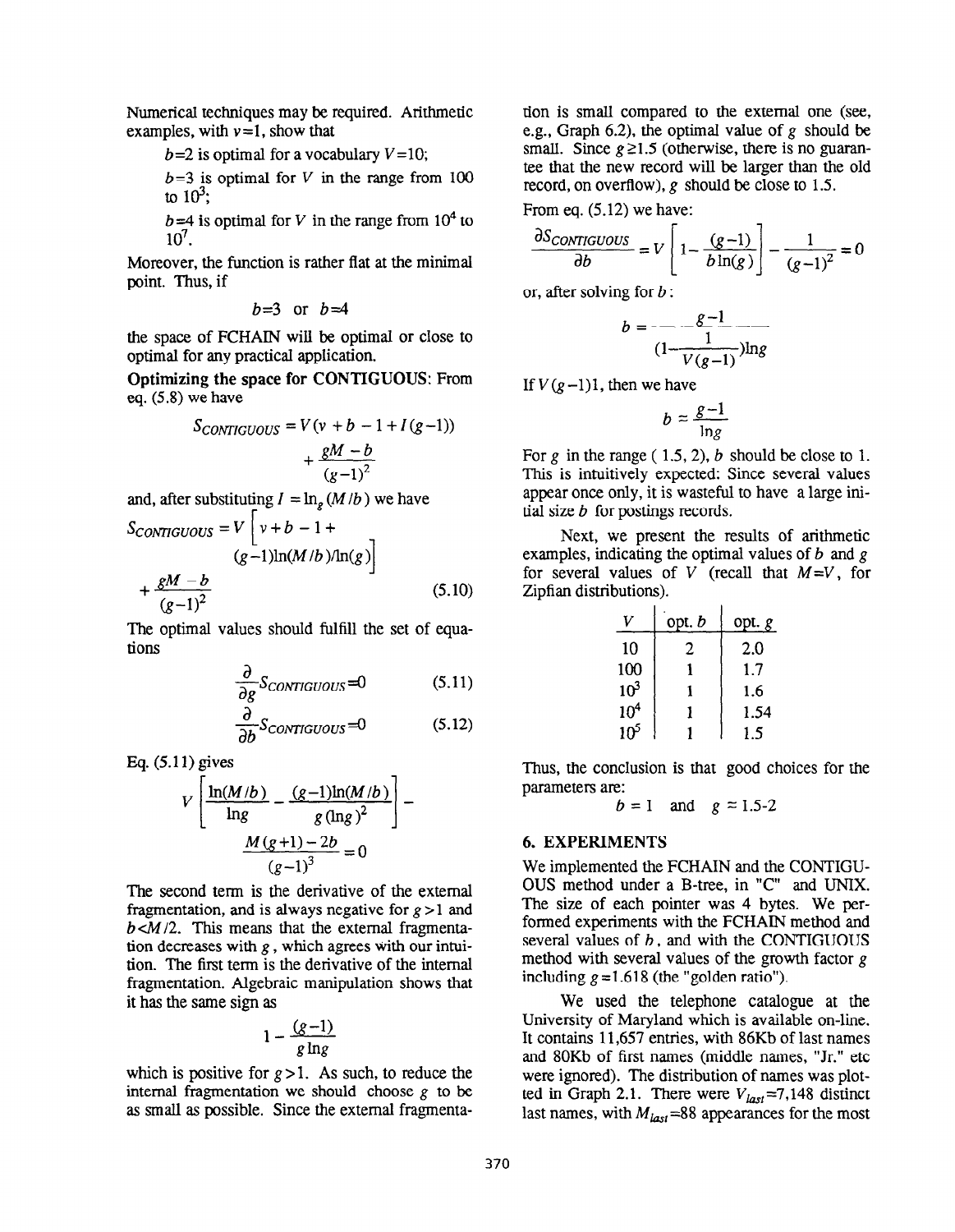common one. Similarly, there were  $V_{\text{first}} = 3,269$ distinct first names, with  $M_{\text{first}}$ =288 appearances for the most common one.

We used eqs. (5.5-5.9) to predict the performance in a fictitious database with the same number of records  $N$ , but with a Zipfian distribution  $(p=1)$ . We used  $V=M=1500$ , since  $V \ln V = 10,960 \approx N$ . In the upcoming graphs, the labels "last names" and "first names" mark the curves for the corresponding data sets; the label "zipf" marks the curve for theoretically derived values, assuming Zipf distribution. For the latter, the curve is plotted with a dotted line.

FCHAIN - Space in bytes, vs. b



Graph  $6.1$  : Space of the postings file, as a function of b (FCHAIN method).

Graph 6.1 shows the space occupied by the postings file, as a function of  $b$  for the FCHAIN method, for the last names, and for the first names. Notice that

- the Zipf curve is minimized for  $b=3$ , as discussed before.
- the smaller the slope  $p$  of the generalized Zipf distribution, the smaller the optimal value of  $b$ : A small slope  $p$  means that many values appear once only, which means that  $b = 1$  is a good choice. For this reason, the curve for the first names  $(p=0.8)$  was optimized for  $b=2$ , while the curve for the last



CONTIGUOUS - Space in bytes, vs.  $g$ 

growth factor g

Graph 6.2: Space of the postings file, as a function of g (CONTIGUOUS method).  $b = 1$ . Dashed lines shows external fragmentation for real data; dotted line for the fictitious Zipf distribution.

names ( $p = 0.65$ ) was optimized for  $b = 1$ .

the curve for the Zipf distribution is rather flat around the minimal value of  $b$ , suggesting that a small error in the choice of  $b$  will waste little space.

Graph 6.2 shows the space of the postings file as a function of  $g$  for the CONTIGUOUS method, for the last and first names. The space wasted on external fragmentation is shown with dashed lines. The main observations are:

- the space lost to external fragmentation is negligible for the real data: >6% for the first names, >1% for the last names. For the fictitious Zipf distribution, it is small  $($ >13%).
- therefore, the total space increases with increasing  $g$ , according to eq. (5.8).
- The Zipf distribution needs more the space; the space occupied increases with the slope  $p$ . This is expected, because the uniform distribution  $(p=0, i.e., every value occurs once)$ will have no internal fragmentation; the more we deviate from that, the worse the internal fragmentation. A large growth factor  $g$  will amplify the problem, as confirmed from the graph.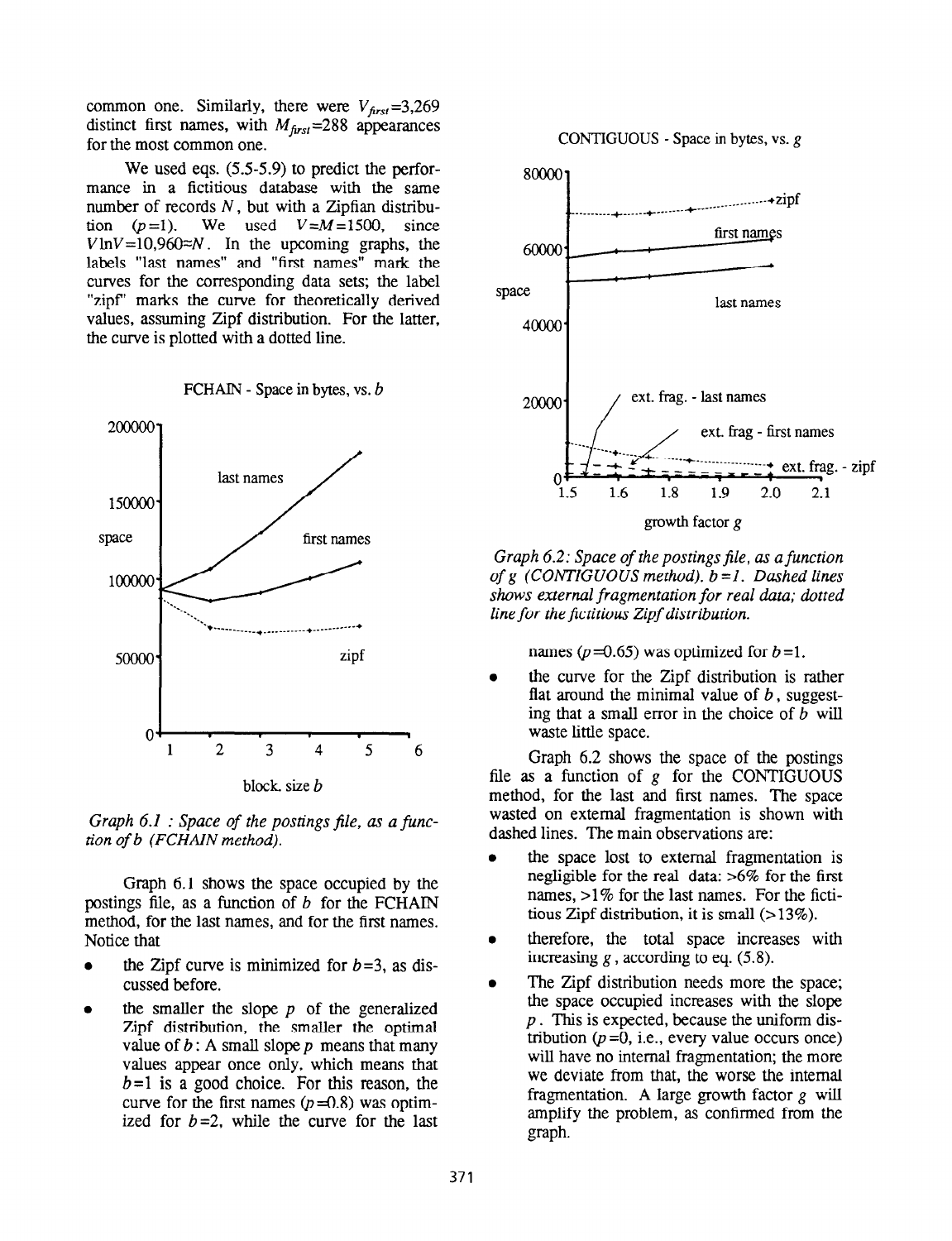for the actual data, the space requirements are significantly smaller than FCHAIN (51Kb vs. 93Kb for the last names, or 55%; 57Kb vs. 86Kb for the first names, or 66%)



CONTIGUOUS - Insertion, in d.a., vs. g

Graph 6.3 : Insertion cost (total # of disk accesses) as a function of g (CONTIGUOUS method). The dashed line shows the (constant) cost of FCHAIN.

Graph 6.3 plots the insertion time (number of random disk accesses - sum of reads and writes to insert all N keys) for the CONTIGUOUS method as a function of  $g$ . For FCHAIN, the cost is constant, as expected theoretically. Its numerical value is  $2*N=22.314$  disk accesses. Graph 6.3 shows that the insertion cost decreases with the growth factor  $g$ , as expected by eq. (5.9).

However, the number of (logical) disk accesses in Graph 6.3 should only be treated as a qualitative measure of the actual time. Logical disk accesses do not necessarily translate to physical disk accesses; the translation depends on several implementation details, which are difficult to include in our formulas. For example, the buffering that UNIX performs, the specific han- . dling of the updates on the heads of the free lists of the postings records etc.

For a better comparison between the two methods, we timed them while they were building each index. With the same, light load on a Spare IPC, the speed of CONTIGUOUS is  $\approx 75\%$  of the speed of FCHAIN.





Graph 6.4 : Search time (avg. # of disk accesses) for the postings file, as a function of b (FCHAIN method).

Graph 6.4 plots the search time (number of random disk accesses for the postings file), for the FCHAIN method. For the CONTIGUOUS method the answer is always: 1; the dashed line corresponds to this performance, and is plotted for comparison purposes. The main observation is that the Zipf distribution suffers from the worst performance, exactly because it has longer lists than the other two, smoother distributions.

#### 7. CONCLUSIONS

We have proposed the idea of adapting the size of the postings records, to accommodate skewed distributions. The proposed methods, and especially the CONTIGUOUS version, achieve low space overhead and excellent response time, compared to the simple FCHAIN method.

Our methods mainly focus on B-tree secondary indices for relations, both for dynamic and archival environments. All these methods can be used for B-tree indices on text as well, where skewed distributions are almost universal. For text, these methods could possibly be used either by themselves, or as building blocks within a hybrid method [Faloutsos92a], which could utilize signature files as well [Faloutsos90a, Sacks-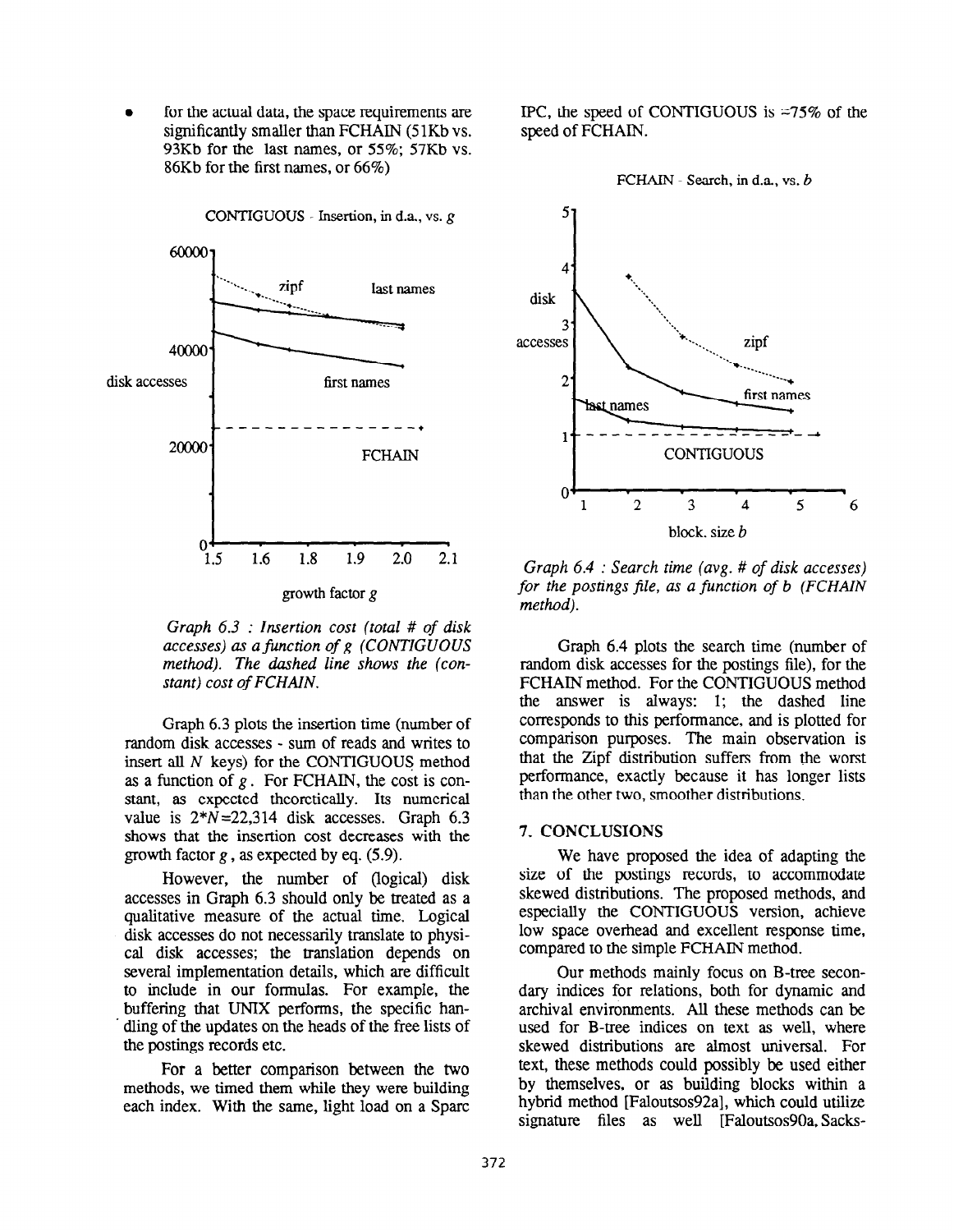## Davis87al.

In addition, the adaptive growth idea can be used in any situation that we have to maintain lists of highly varying sizes, where insertions (and possibly deletions) are allowed. For example, if the indexed attribute has a skewed value distribution, even a hashed secondary index will have a skewed distribution of its postings list (if the hash table is large enough to result in few collisions). Another example is the case of joins, where it is often beneficial to build an index on the joining attribute, on the fly.

The main observations and practical guidelines of this paper are the following:

- skewed distributions of attribute values appear often
- the FCHAIN method is straightforward and gives low insertion cost, at the expense of space and search time. When using space and search time. FCHAIN, a small value of b

## $b=3$  or  $b=4$

will minimize the space under Zipfian distributions. Under smoother distributions (generalized Zipf, with  $p < 1$ ), even smaller values of b are optimal.

the CONTIGUOUS method achieves the fastest possible search time (1 disk access) per query, and low space overhead  $(\approx 2/3)$  of the FCHAIN, according to our experiments). The external fragmentation is negligible, as it was expected by the analysis. The insertion speed was experimentally found to be  $\approx 75\%$ of the insertion speed of the FCHAIN<br>method. For skewed distributions, the For skewed distributions, the recommended values are

$$
b = 1 \quad \text{and} \quad g \approx 1.5-2
$$

The contributions of this paper are:

- The proposal of the CONTIGUOUS method, as well as a whole family of methods, whose general case is the HYBRID method.
- The derivation of formulas (eqs.  $(4.1-4)$ ) that calculate the performance performance (space/insertion/search) for each method, for any given distribution of the attribute values.
- Guidelines on how to choose good values for the design parameters  $b$  and  $g$ , for Zipf distributions. Although real distributions deviate from the ideal Zipf distribution, the guidelines give a good initial estimate for  $b$ and  $g$ .
- The experimental comparison of the CON-TIGUOUS method versus the FCHAIN

method.

Future research could involve:

- analysis in case that the first  $n$  pointers are stored within the B-tree leaves; optimal choice of  $n$ , in this case.
- analysis for generalized Zipfian distributions
- analysis in the presence of deletions.
- fine-tuning of the implementation of CON-TIGUOUS to reduce its insertion cost. Promising approaches include the caching of some of the postings lists, or the batching of the insertions.

## Acknowledgment.

The authors would like to thank Frank Andrasco for his help with the implementation of the CON-TIGUOUS method.

## References

## Christodoulakis84a.

Christodoulakis, S., "Implication of Certain Assumptions in Data Base Performance Evaluation," ACM TODS, June 1984.

Faloutsos92b.

Faloutsos, Christos and H.V. Jagadish, "On B-tree Indices for Skewed Distributions," Technical Report, Univ. of Maryland, 1992.

Faloutsos90a.

Faloutsos, C., "Signature-Based Text Retrieval Methods: A Survey," IEEE Data Engineering, vol. 13, no. 1, pp. 25-32, March 1990.

# Faloutsos92a.

Faloutsos, C. and H.V. Jagadish, "Hybrid Index Organizations for Text Databases," EDBT '92, Vienna, Austria, March 23-27, 1992. Also available as UMIACS-TR-91-33 and CS-TR-2621

Ioannidis91a.

Ioannidis, Yannis E. and Stavros Christodoulakis, "On the Propagation of Errors in the Size of Join Results," Proc. of ACM SIGMOD, pp. 268-277, Denver, Colorado, May 29-31, 1991.

# Sacks-Davis87a.

Sacks-Davis, R., A. Kent, and K. Ramamohanarao, "Multikey Access Methods Based on Superimposed Coding Techniques," ACM Trans. on Database Systems (TODS), vol. 12, no. 4, pp. 655-696, Dec. 1987.